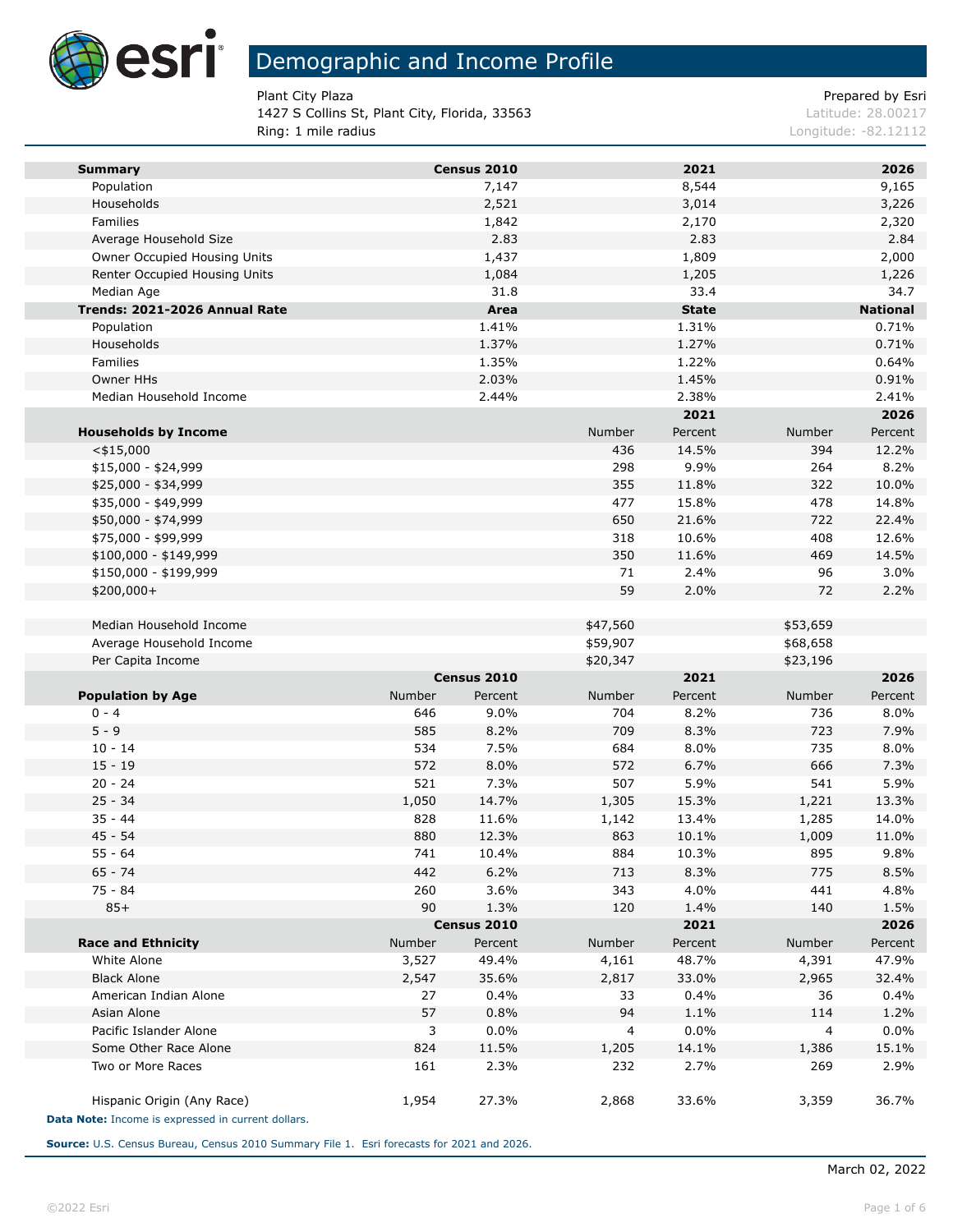

Plant City Plaza **Prepared by Esri** Plant City Plaza 1427 S Collins St, Plant City, Florida, 33563 Latitude: 28.00217 **Ring: 1 mile radius** Longitude: -82.12112









### 2021 Household Income



2021 Population by Race



<sup>2021</sup> Percent Hispanic Origin: 33.6%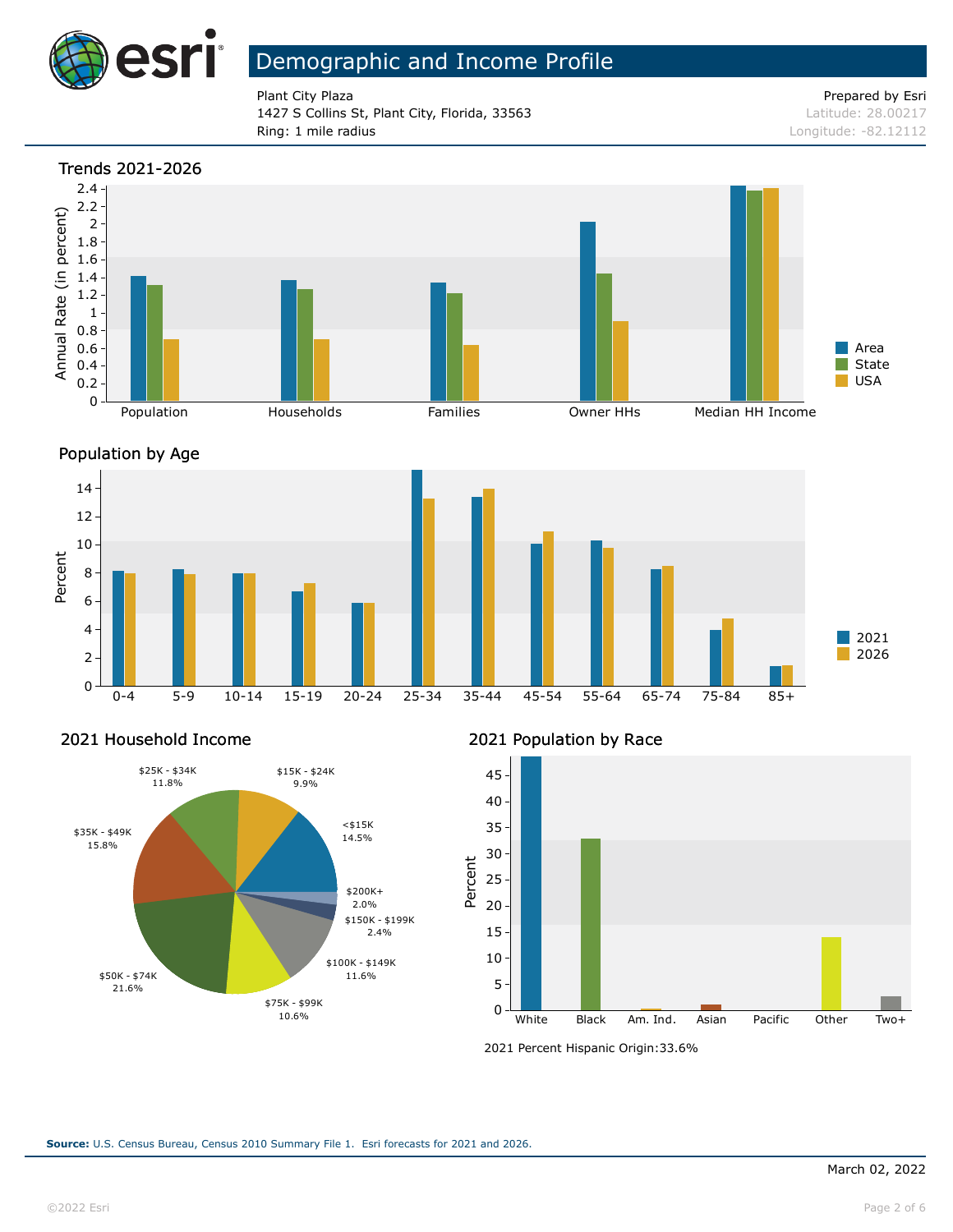

m.

# Demographic and Income Profile

1427 S Collins St, Plant City, Florida, 33563 Latitude: 28.00217 Ring: 3 mile radius **Ring: 3 mile radius** Longitude: -82.12112

Plant City Plaza **Prepared by Estimate Prepared by Estimate Prepared by Estimate Prepared by Estimate Prepared by Estimate Prepared by Estimate Prepared by Estimate Prepared by Estimate Prepared by Estimate Prepared by Est** 

| <b>Summary</b>                                     |        | Census 2010 |          | 2021         |          | 2026            |
|----------------------------------------------------|--------|-------------|----------|--------------|----------|-----------------|
| Population                                         |        | 35,770      |          | 40,645       |          | 43,339          |
| Households                                         |        | 12,376      |          | 13,940       |          | 14,792          |
| Families                                           |        | 8,926       |          | 9,925        |          | 10,529          |
| Average Household Size                             |        | 2.86        |          | 2.89         |          | 2.90            |
| Owner Occupied Housing Units                       |        | 7,417       |          | 8,398        |          | 9,107           |
| Renter Occupied Housing Units                      |        | 4,959       |          | 5,542        |          | 5,685           |
| Median Age                                         |        | 33.2        |          | 34.5         |          | 35.4            |
| Trends: 2021-2026 Annual Rate                      |        | Area        |          | <b>State</b> |          | <b>National</b> |
| Population                                         |        | 1.29%       |          | 1.31%        |          | 0.71%           |
| Households                                         |        | 1.19%       |          | 1.27%        |          | 0.71%           |
| Families                                           |        | 1.19%       |          | 1.22%        |          | 0.64%           |
| Owner HHs                                          |        | 1.63%       |          | 1.45%        |          | 0.91%           |
| Median Household Income                            |        | 2.03%       |          | 2.38%        |          | 2.41%           |
|                                                    |        |             |          | 2021         |          | 2026            |
| <b>Households by Income</b>                        |        |             | Number   | Percent      | Number   | Percent         |
| $<$ \$15,000                                       |        |             | 1,635    | 11.7%        | 1,427    | 9.6%            |
| $$15,000 - $24,999$                                |        |             | 1,203    | 8.6%         | 1,012    | 6.8%            |
| \$25,000 - \$34,999                                |        |             | 1,504    | 10.8%        | 1,371    | 9.3%            |
| \$35,000 - \$49,999                                |        |             | 2,179    | 15.6%        | 2,161    | 14.6%           |
| \$50,000 - \$74,999                                |        |             | 3,100    | 22.2%        | 3,389    | 22.9%           |
| \$75,000 - \$99,999                                |        |             | 1,694    | 12.2%        | 2,053    | 13.9%           |
| \$100,000 - \$149,999                              |        |             | 1,627    | 11.7%        | 2,099    | 14.2%           |
| \$150,000 - \$199,999                              |        |             | 506      | 3.6%         | 677      | 4.6%            |
| \$200,000+                                         |        |             | 492      | 3.5%         | 600      | 4.1%            |
| Median Household Income                            |        |             | \$52,395 |              | \$57,928 |                 |
| Average Household Income                           |        |             | \$68,505 |              | \$78,136 |                 |
| Per Capita Income                                  |        |             | \$23,476 |              | \$26,643 |                 |
|                                                    |        | Census 2010 |          | 2021         |          | 2026            |
| <b>Population by Age</b>                           | Number | Percent     | Number   | Percent      | Number   | Percent         |
| $0 - 4$                                            | 2,957  | 8.3%        | 3,070    | 7.6%         | 3,276    | 7.6%            |
| $5 - 9$                                            | 2,816  | 7.9%        | 3,019    | 7.4%         | 3,169    | 7.3%            |
| $10 - 14$                                          | 2,705  | 7.6%        | 2,947    | 7.3%         | 3,174    | 7.3%            |
| $15 - 19$                                          | 2,721  | 7.6%        | 2,750    | 6.8%         | 2,961    | 6.8%            |
| $20 - 24$                                          | 2,590  | 7.2%        | 2,676    | 6.6%         | 2,773    | 6.4%            |
| $25 - 34$                                          | 4,967  | 13.9%       | 6,156    | 15.1%        | 6,036    | 13.9%           |
| $35 - 44$                                          | 4,578  | 12.8%       | 5,135    | 12.6%        | 5,937    | 13.7%           |
| $45 - 54$                                          | 4,595  | 12.8%       | 4,499    | 11.1%        | 4,718    | 10.9%           |
| $55 - 64$                                          | 3,702  | 10.3%       | 4,460    | 11.0%        | 4,576    | 10.6%           |
| $65 - 74$                                          | 2,316  | 6.5%        | 3,492    | 8.6%         | 3,743    | 8.6%            |
| 75 - 84                                            | 1,357  | 3.8%        | 1,813    | 4.5%         | 2,262    | 5.2%            |
| $85+$                                              | 467    | 1.3%        | 628      | 1.5%         | 714      | 1.6%            |
|                                                    |        | Census 2010 |          | 2021         |          | 2026            |
| <b>Race and Ethnicity</b>                          | Number | Percent     | Number   | Percent      | Number   | Percent         |
| White Alone                                        | 24,734 | 69.1%       | 26,655   | 65.6%        | 27,748   | 64.0%           |
| <b>Black Alone</b>                                 | 5,201  | 14.5%       | 5,830    | 14.3%        | 6,184    | 14.3%           |
| American Indian Alone                              | 200    | 0.6%        | 228      | 0.6%         | 249      | 0.6%            |
| Asian Alone                                        | 447    | 1.2%        | 660      | 1.6%         | 797      | 1.8%            |
| Pacific Islander Alone                             | 14     | 0.0%        | 18       | 0.0%         | 20       | $0.0\%$         |
| Some Other Race Alone                              | 4,298  | 12.0%       | 6,033    | 14.8%        | 6,930    | 16.0%           |
| Two or More Races                                  | 875    | 2.4%        | 1,222    | 3.0%         | 1,411    | 3.3%            |
| Hispanic Origin (Any Race)                         | 11,064 | 30.9%       | 15,671   | 38.6%        | 18,328   | 42.3%           |
| Data Note: Income is expressed in current dollars. |        |             |          |              |          |                 |

**Source:** U.S. Census Bureau, Census 2010 Summary File 1. Esri forecasts for 2021 and 2026.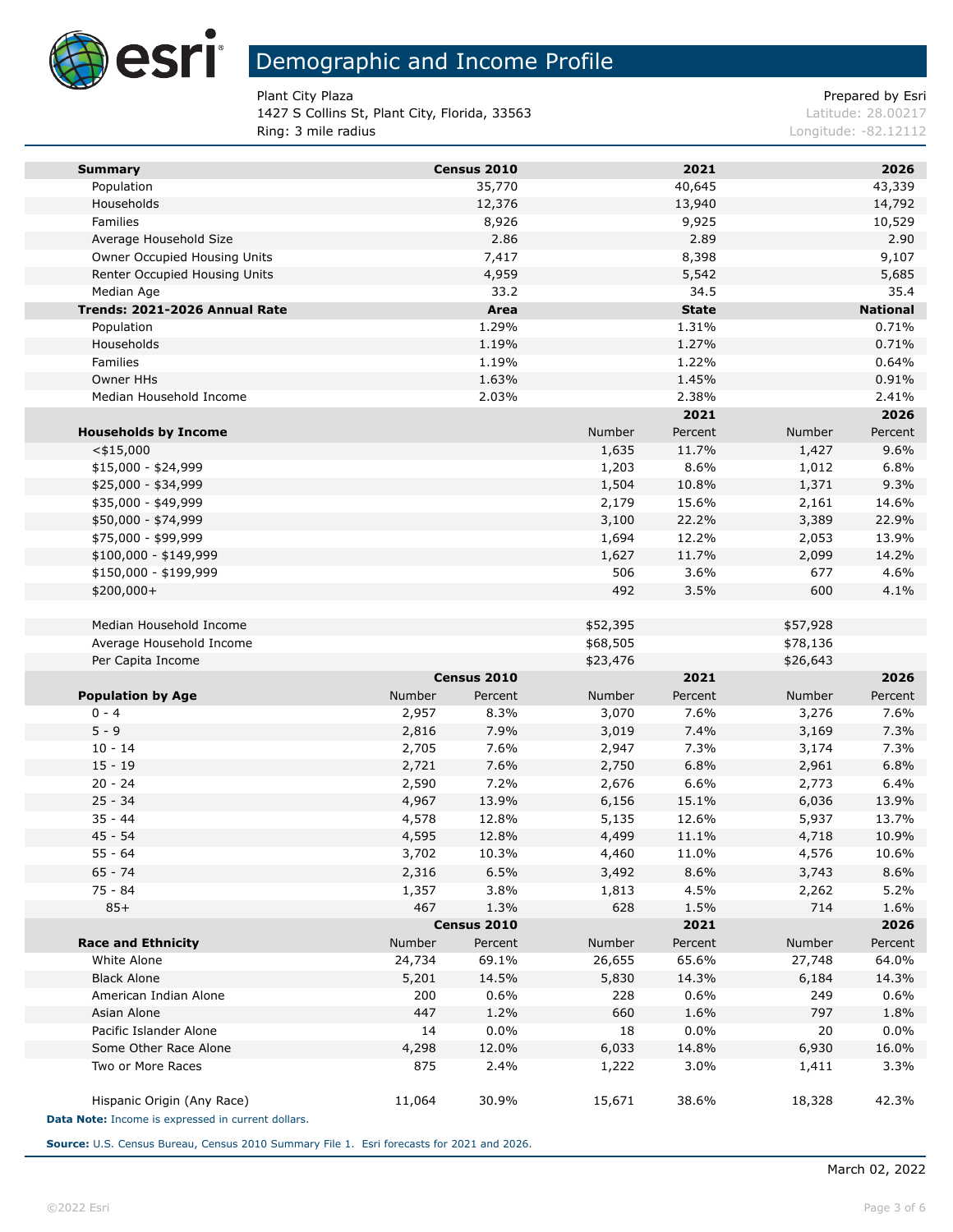

Plant City Plaza **Prepared by Esri** Plant City Plaza 1427 S Collins St, Plant City, Florida, 33563 Latitude: 28.00217 Ring: 3 mile radius and the results of the contract of the contract of the contract of the contract of the contract of the contract of the contract of the contract of the contract of the contract of the contract of the con







#### 2021 Household Income



### 2021 Population by Race



<sup>2021</sup> Percent Hispanic Origin: 38.6%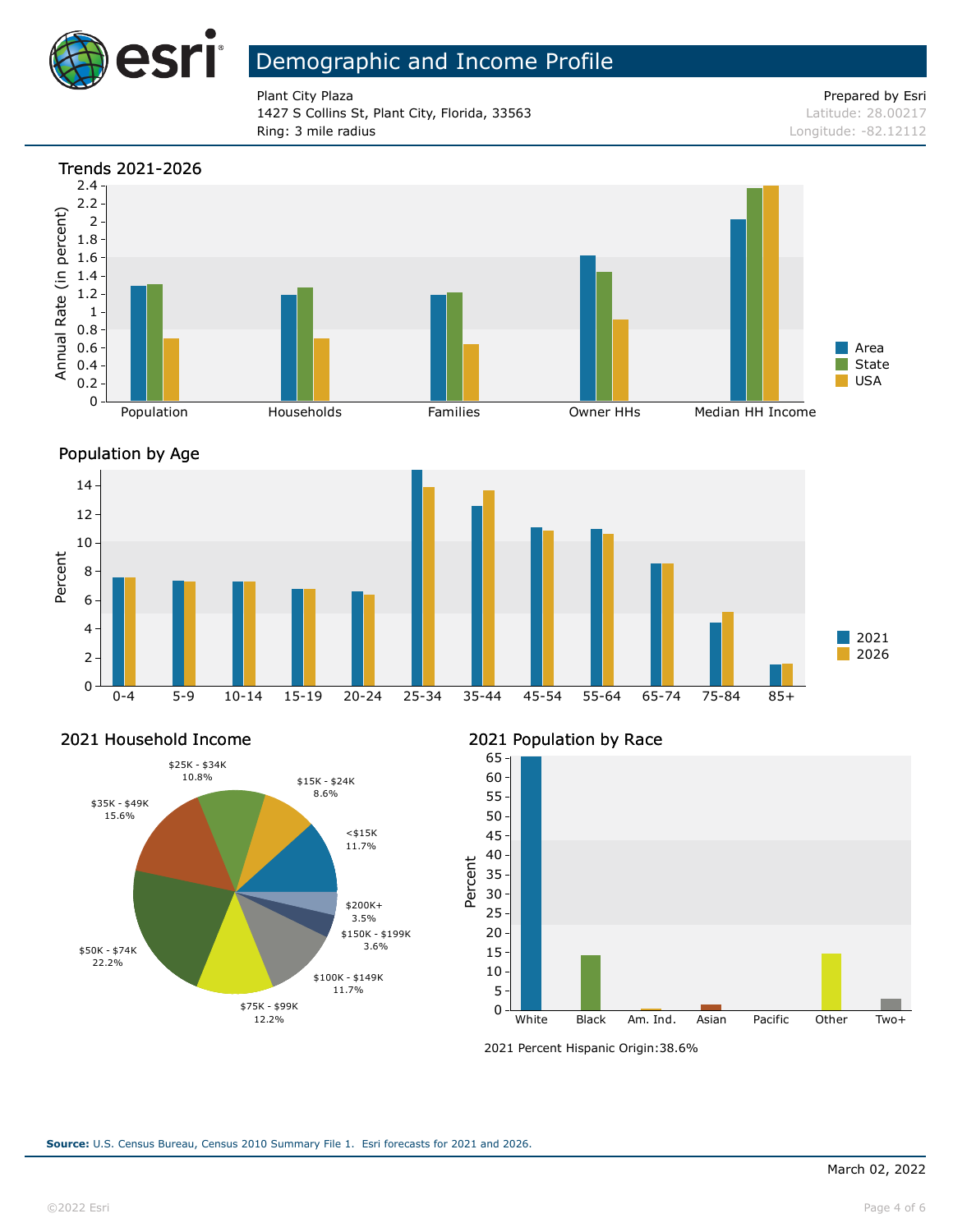

1427 S Collins St, Plant City, Florida, 33563 Latitude: 28.00217 Ring: 5 mile radius **Ring: 5 mile radius** Longitude: -82.12112

Plant City Plaza **Prepared by Estimate Prepared by Estimate Prepared by Estimate Prepared by Estimate Prepared by Estimate Prepared by Estimate Prepared by Estimate Prepared by Estimate Prepared by Estimate Prepared by Est** 

| <b>Summary</b>                                     |        | Census 2010 |          | 2021         |          | 2026            |
|----------------------------------------------------|--------|-------------|----------|--------------|----------|-----------------|
| Population                                         |        | 64,187      |          | 71,377       |          | 75,615          |
| Households                                         |        | 22,057      |          | 24,315       |          | 25,626          |
| Families                                           |        | 16,197      |          | 17,632       |          | 18,576          |
| Average Household Size                             |        | 2.87        |          | 2.90         |          | 2.91            |
| Owner Occupied Housing Units                       |        | 14,947      |          | 16,386       |          | 17,575          |
| Renter Occupied Housing Units                      |        | 7,110       |          | 7,929        |          | 8,050           |
| Median Age                                         |        | 35.0        |          | 36.3         |          | 37.3            |
| Trends: 2021-2026 Annual Rate                      |        | Area        |          | <b>State</b> |          | <b>National</b> |
| Population                                         |        | 1.16%       |          | 1.31%        |          | 0.71%           |
| Households                                         |        | 1.06%       |          | 1.27%        |          | 0.71%           |
| Families                                           |        | 1.05%       |          | 1.22%        |          | 0.64%           |
| Owner HHs                                          |        | 1.41%       |          | 1.45%        |          | 0.91%           |
| Median Household Income                            |        | 2.38%       |          | 2.38%        |          | 2.41%           |
|                                                    |        |             |          | 2021         |          | 2026            |
| <b>Households by Income</b>                        |        |             | Number   | Percent      | Number   | Percent         |
| $<$ \$15,000                                       |        |             | 2,506    | 10.3%        | 2,125    | 8.3%            |
| $$15,000 - $24,999$                                |        |             | 2,087    | 8.6%         | 1,711    | 6.7%            |
| \$25,000 - \$34,999                                |        |             | 2,521    | 10.4%        | 2,184    | 8.5%            |
| \$35,000 - \$49,999                                |        |             | 3,542    | 14.6%        | 3,489    | 13.6%           |
| \$50,000 - \$74,999                                |        |             | 5,049    | 20.8%        | 5,555    | 21.7%           |
| \$75,000 - \$99,999                                |        |             | 3,089    | 12.7%        | 3,554    | 13.9%           |
| \$100,000 - \$149,999                              |        |             | 3,391    | 13.9%        | 4,192    | 16.4%           |
| \$150,000 - \$199,999                              |        |             | 1,133    | 4.7%         | 1,566    | 6.1%            |
| \$200,000+                                         |        |             | 999      | 4.1%         | 1,248    | 4.9%            |
|                                                    |        |             |          |              |          |                 |
| Median Household Income                            |        |             | \$55,391 |              | \$62,306 |                 |
| Average Household Income                           |        |             | \$73,651 |              | \$84,609 |                 |
| Per Capita Income                                  |        |             | \$25,167 |              | \$28,765 |                 |
|                                                    |        | Census 2010 |          | 2021         |          | 2026            |
| <b>Population by Age</b>                           | Number | Percent     | Number   | Percent      | Number   | Percent         |
| $0 - 4$                                            | 4,937  | 7.7%        | 5,010    | 7.0%         | 5,298    | 7.0%            |
| $5 - 9$                                            | 4,816  | 7.5%        | 5,009    | 7.0%         | 5,244    | 6.9%            |
| $10 - 14$                                          | 4,736  | 7.4%        | 4,902    | 6.9%         | 5,334    | 7.1%            |
| $15 - 19$                                          | 4,775  | 7.4%        | 4,545    | 6.4%         | 4,963    | 6.6%            |
| $20 - 24$                                          | 4,366  | 6.8%        | 4,376    | 6.1%         | 4,345    | 5.7%            |
| $25 - 34$                                          | 8,427  | 13.1%       | 10,593   | 14.8%        | 10,078   | 13.3%           |
| $35 - 44$                                          | 8,193  | 12.8%       | 8,836    | 12.4%        | 10,360   | 13.7%           |
| $45 - 54$                                          | 8,502  | 13.2%       | 7,982    | 11.2%        | 8,260    | 10.9%           |
| $55 - 64$                                          | 6,926  | 10.8%       | 8,330    | 11.7%        | 8,387    | 11.1%           |
| 65 - 74                                            | 4,776  | 7.4%        | 6,808    | 9.5%         | 7,339    | 9.7%            |
| 75 - 84                                            | 2,836  | 4.4%        | 3,705    | 5.2%         | 4,543    | 6.0%            |
| $85+$                                              | 897    | 1.4%        | 1,279    | 1.8%         | 1,465    | 1.9%            |
|                                                    |        | Census 2010 |          | 2021         |          | 2026            |
| <b>Race and Ethnicity</b>                          | Number | Percent     | Number   | Percent      | Number   | Percent         |
| White Alone                                        | 47,870 | 74.6%       | 50,347   | 70.5%        | 52,007   | 68.8%           |
| <b>Black Alone</b>                                 | 6,578  | 10.2%       | 7,422    | 10.4%        | 7,897    | 10.4%           |
| American Indian Alone                              | 346    | 0.5%        | 407      | 0.6%         | 448      | 0.6%            |
| Asian Alone                                        | 879    | 1.4%        | 1,268    | 1.8%         | 1,520    | 2.0%            |
| Pacific Islander Alone                             | 21     | 0.0%        | 25       | 0.0%         | 29       | 0.0%            |
| Some Other Race Alone                              | 7,024  | 10.9%       | 9,862    | 13.8%        | 11,353   | 15.0%           |
| Two or More Races                                  | 1,468  | 2.3%        | 2,045    | 2.9%         | 2,361    | 3.1%            |
|                                                    |        |             |          |              |          |                 |
| Hispanic Origin (Any Race)                         | 18,644 | 29.0%       | 26,469   | 37.1%        | 31,033   | 41.0%           |
| Data Note: Income is expressed in current dollars. |        |             |          |              |          |                 |

**Source:** U.S. Census Bureau, Census 2010 Summary File 1. Esri forecasts for 2021 and 2026.